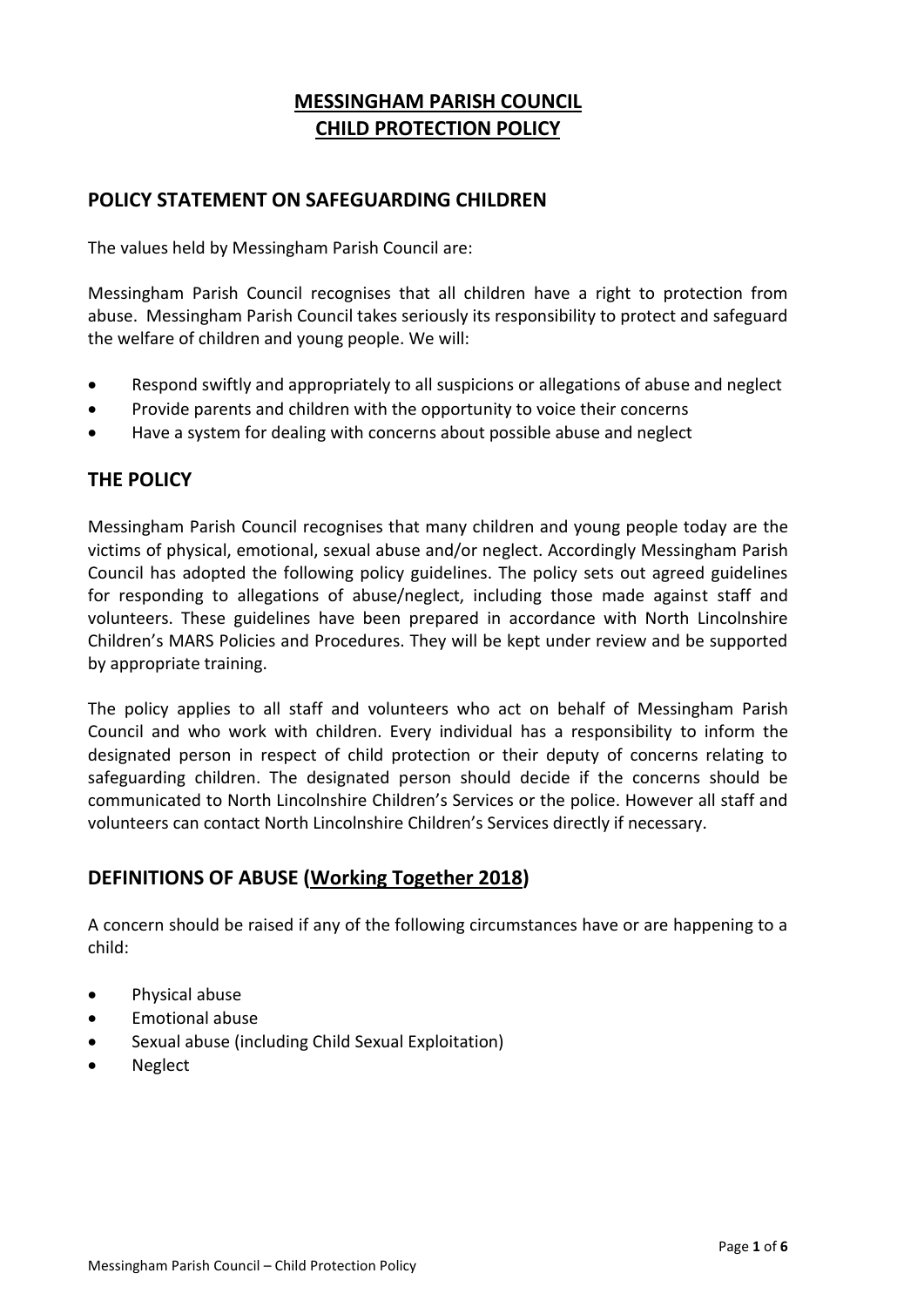### **PHYSCIAL ABUSE**

A form of abuse which may involve hitting, shaking, throwing, poisoning, burning or scalding, drowning, suffocation or otherwise causing physical harm to a child. Physical harm may also be caused when a parent or carer fabricates the symptoms of, or deliberately induces, illness in a child.

### **EMOTIONAL ABUSE**

The persistent emotional maltreatment of a child such as to cause severe and persistent adverse effects on the child's emotional development. It may involve conveying to a child that they are worthless or unloved, inadequate, or valued only insofar as they meet the needs of another person. It may include not giving the child opportunities to express their views, deliberately silencing them or 'making fun' of what they say or how they communicate. It may feature age or developmentally inappropriate expectations being imposed on children. These may include interactions that are beyond a child's developmental capability, as well as overprotection and limitation of exploration and learning, or preventing the child participating in normal social interaction. It may involve seeing or hearing the ill-treatment of another. It may involve serious bullying (including cyber bullying), causing children frequently to feel frightened or in danger, or the exploration or corruption of children. Some level of emotional abuse is involved in all types of maltreatment of a child, though it may occur alone.

### **SEXUAL ABUSE**

Involves forcing or enticing a child or young person to take part in sexual activities, not necessarily involving a high level of violence, whether or not the child is aware of what is happening. The activities may involve physical contact, including assault by penetration (for example, rape or oral sex) or non-penetrative acts such as masturbation, kissing, rubbing and touching outside of clothing. They may also include non-contact activities, such as involving children in looking at, or in the production of, sexual images, watching sexual activities, encouraging children to behave in sexually inappropriate ways, or grooming a child in preparation for abuse (including via the internet). Sexual abuse is not solely perpetrated by adult males. Women can also commit acts of sexual abuse, as can other children.

#### **CHILD SEXUAL EXPLOITATION**

Child sexual exploitation is a form of child sexual abuse. It occurs where an individual or group takes advantage of an imbalance of power to coerce, manipulate or deceive a child or young person under the age of 18 into sexual activity (a) in exchange for something the victims needs or wants, and/or (b) for the financial advantage or increased status of the perpetrator or facilitator. The victim may have been sexually exploited even if the sexual activity appears consensual. Child sexual exploitation does not always involve physical contact; it can also occur through the use of technology.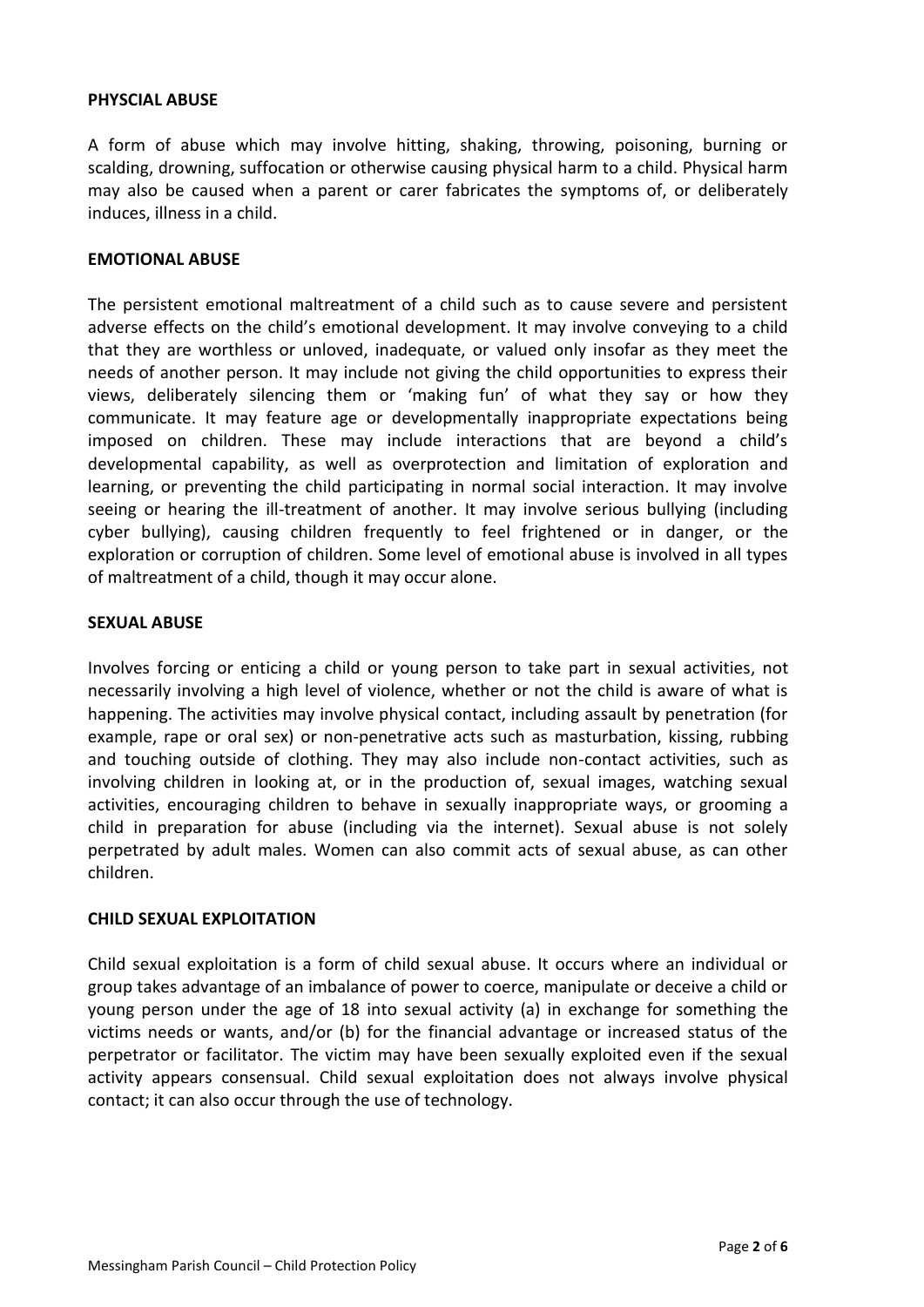## **NEGLECT**

The persistent failure to meet a child's basic physical and/or psychological needs, likely to result in the serious impairment of the child's health or development. Neglect may occur during pregnancy as a result of maternal substance abuse. Once a child is born, neglect may involve a parent or carer failing to:

- Provide adequate food, clothing and shelter (including exclusion from home or abandonment);
- Protect a child from physical and emotional harm or danger;
- Ensure adequate supervision (including the use of inadequate caregivers); or
- Ensure access to appropriate medical care or treatment

It may also include neglect of, or unresponsiveness to, a child's basic emotional needs.

# **WHAT YOU SHOULD DO IF YOU SUSPECT ABUSE**

- 1. You must report concerns as soon as possible to Cllr James McKellarMain, the Designated Child Protection Person on 077862 56633 who is nominated by Messingham Parish Council to act on their behalf in referring allegations of suspicions of abuse or neglect to North Lincolnshire Children's Services. In the absence of the designated person, the matter should be brought to the attention of the deputy designated person Cllr Jill Fenwick – 01724 762479 / 07411 477642. If it is an emergency, and the designated person(s) cannot be contacted, then North Lincolnshire Children's Services or the police should be contacted at the numbers given below. For further information, see *[Helping Children and Families \(Threshold](http://www.northlincscmars.co.uk/wp-content/uploads/2018/10/Helping-Children-Families-revised-Oct-2018-final.pdf)  [Document](http://www.northlincscmars.co.uk/wp-content/uploads/2018/10/Helping-Children-Families-revised-Oct-2018-final.pdf) [2016-2020\)](http://www.northlincscmars.co.uk/wp-content/uploads/2018/10/Helping-Children-Families-revised-Oct-2018-final.pdf)* and Children's MARS [Policy and Procedures Assessing](http://www.northlincscmars.co.uk/wp-content/uploads/2018/10/MARS-Policy-and-Procedures-Assessing-Need-and-Providing-Help.pdf) [Need and](http://www.northlincscmars.co.uk/wp-content/uploads/2018/10/MARS-Policy-and-Procedures-Assessing-Need-and-Providing-Help.pdf)  [Providing Help.](http://www.northlincscmars.co.uk/wp-content/uploads/2018/10/MARS-Policy-and-Procedures-Assessing-Need-and-Providing-Help.pdf)
- 2. If the suspicions relate to the designated person, then the deputy, North Lincolnshire Children's Services or the Police should be contacted.
- 3. Suspicions should not be discussed with anyone, other than those named above.
- 4. It is the right of any individual to make direct referrals to North Lincolnshire Children's Services. However this policy should be followed where possible.

# **RECORDING**

- 1. Write down exactly what the child has said in their own words. Write down the conversation held, where it was held, when and what was happening beforehand. Alternatively write down what you have observed, details of any witnesses, location, and your specific concern if you believe that a child has been abused or neglected. Record dates and times of the events and when the record was made. Keep all notes secure.
- 2. Report your discussion as soon as possible to the designated person.
- 3. Allegations against staff or volunteers will be investigated following local procedures. For further information see the Children's MARS Managing Allegations procedures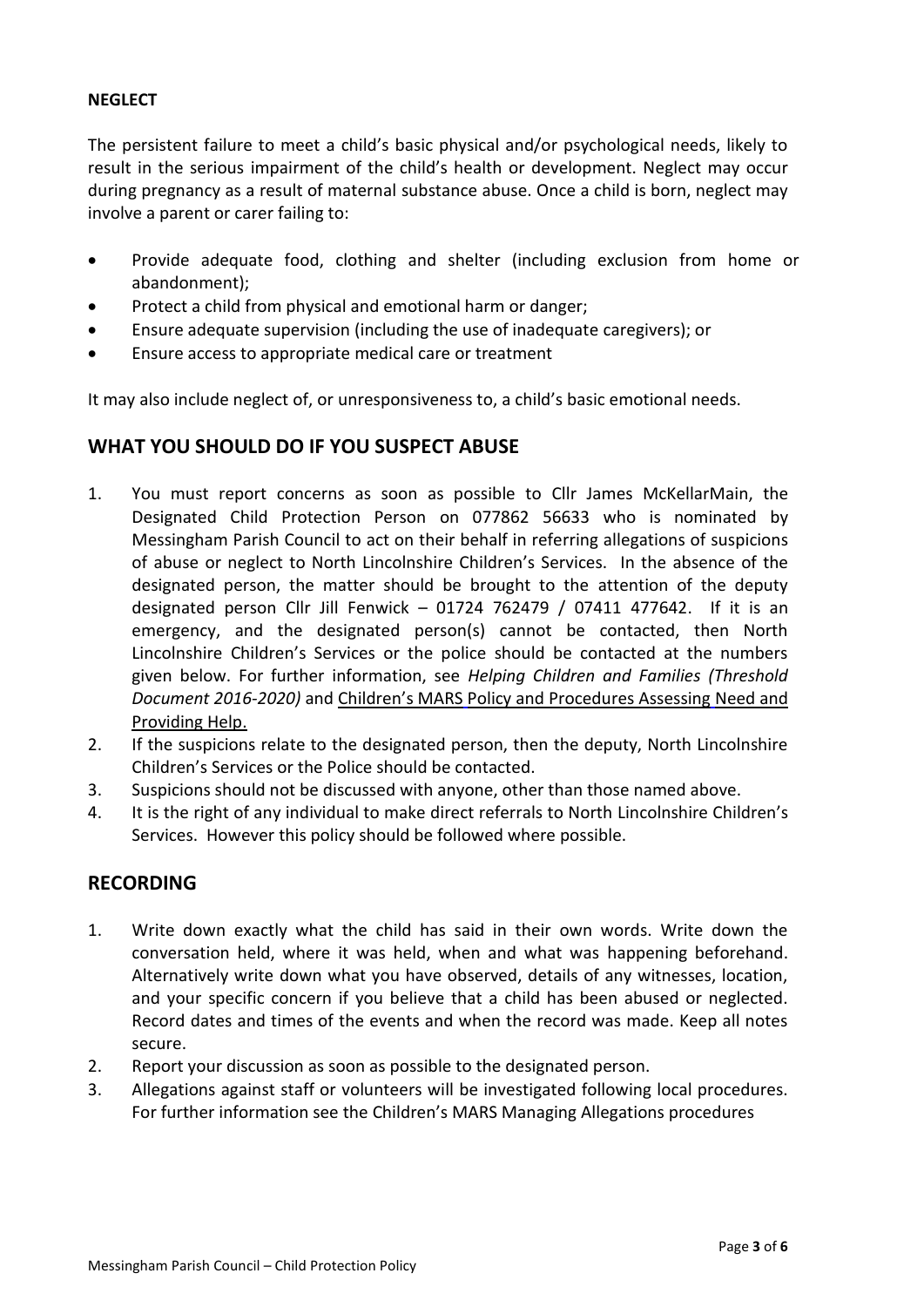# **MAINTENANCE OF RECORDS**

Documentation will be handled, stored, deleted/destroyed in accordance with the Data Protection requirements.

Documentation will be retained in accordance with the Parish Council retention policy.

# **E SAFEGUARDING AND ACCEPTABLE USE POLICY FOR ELECTRONIC EQUIPMENT**

The Clerk to Messingham Parish Council uses a broadband Wi-Fi system that allows access by authorised personnel to the internet. Messingham Parish Council has a website controlled by the Clerk to the Parish Council and has no Social Media accounts. A Social Media policy has been adopted for general use and by Councillors.

## **WHISTLE BLOWING PROCEDURES**

All staff and volunteers should be aware of their duty to raise concerns about the attitude or actions of colleagues where these are believed to be inappropriate or unsuitable. Messingham Parish Council supports whistleblowing, which will be dealt with sensitively, professionally and without repercussion. Staff and volunteers should raise concerns with any of the people or organisations listed in the 'Contact Information' section of this policy.

# **CONTACT INFORMATION**

PARISH CLERK: Tracey Black, Black Bank Farm, Black Bank, Susworth, Scunthorpe, DN17 3AX Email: [clerk@messinghamparishcouncil.co.uk](mailto:clerk@messinghamparishcouncil.co.uk) Telephone: 07397 571469

SENIOR DESIGNATED CHILD PROTECTION PERSON: Cllr James McKellarMain Telephone: 07786 256633

DEPUTY DESIGNATED CHILD PROTECTION PERSON: Cllr Jill Fenwick Tel: 01724 762479 / 07411 477642

NORTH LINCOLNSHIRE CHILDREN SERVICES, CHURCH SQUARE HOUSE, CHURCH SQUARE, SCUNTHORPE DN15 6XQ 01724 296500 OR 01724 296555 [EXTENDED HOURS]

POLICE NON EMERGENCY 101 POLICE EMERGENCY 999

LOCAL AUTHORITY DESIGNATED OFFICER, INDEPENDENT REVIEWING SERVICE 01724 298293

VICTIM SUPPORT 0300 3030 1976 CHILDLINE 0800 1111 **Date Policy Adopted: 11 October 2021 Minute ref. 1616 125b)c) Reviewed: 13 June 2022 Minute ref. 1663 33c) Next Review: May 2023**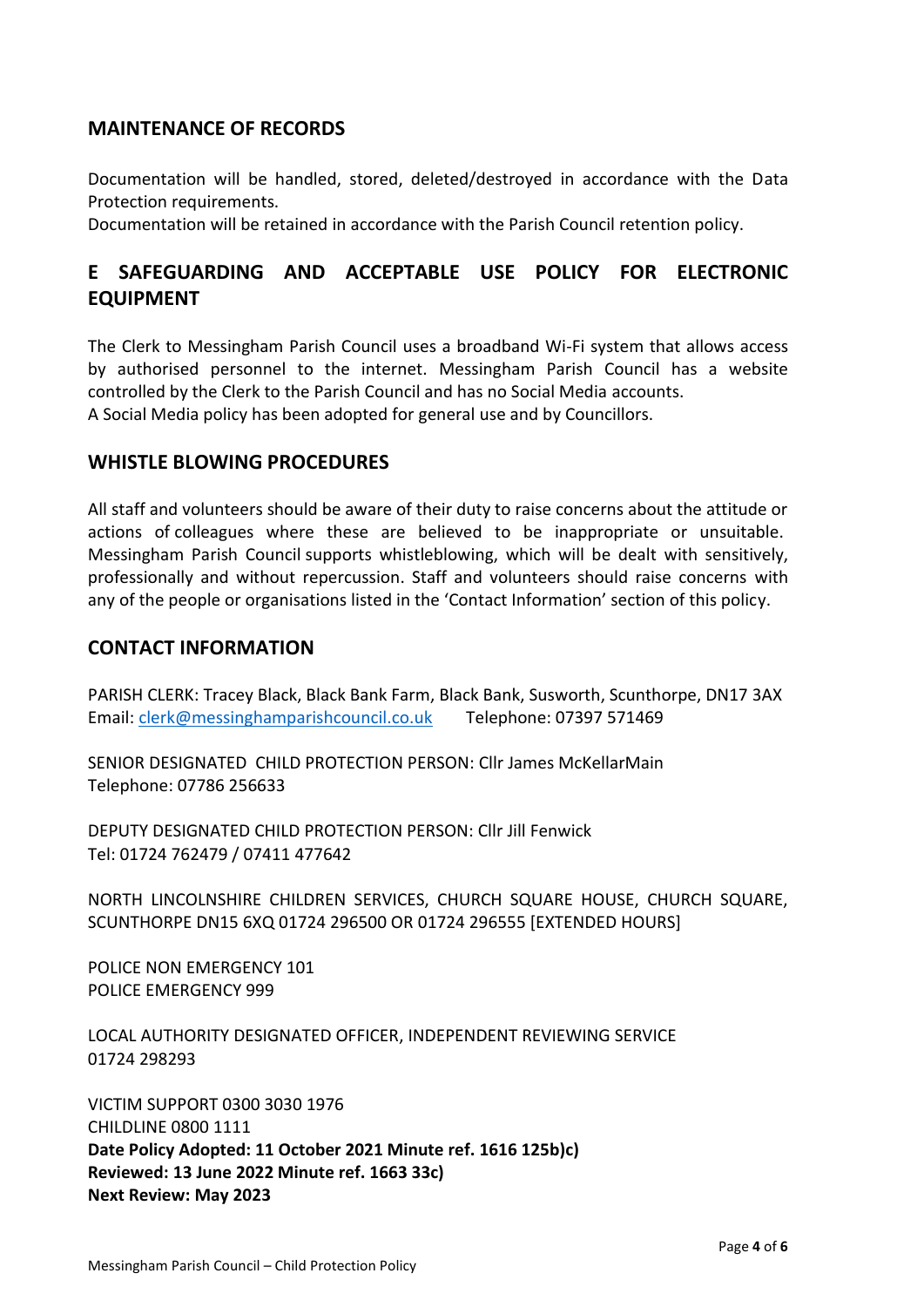# **CHILD PROTECTION INCIDENT REPORT FORM**

| Your Name:                                                      | Position:                                                                                 |
|-----------------------------------------------------------------|-------------------------------------------------------------------------------------------|
| Name of Child:                                                  | Age:                                                                                      |
|                                                                 | Date of birth:                                                                            |
| Any special factors (e.g. disability/non-English speaker):      |                                                                                           |
|                                                                 |                                                                                           |
| Parents/Guardian/Carers Names:                                  |                                                                                           |
|                                                                 |                                                                                           |
| Home address:                                                   |                                                                                           |
|                                                                 |                                                                                           |
| Telephone number:<br>Date of incident:                          | Time of incident                                                                          |
|                                                                 |                                                                                           |
| Location of incident:                                           |                                                                                           |
| Details of what was happening beforehand:                       |                                                                                           |
|                                                                 |                                                                                           |
|                                                                 |                                                                                           |
| Your observations:                                              |                                                                                           |
|                                                                 |                                                                                           |
|                                                                 |                                                                                           |
| Yours concerns:                                                 |                                                                                           |
|                                                                 |                                                                                           |
|                                                                 |                                                                                           |
|                                                                 | Exactly what the child said and what you said (remember, do not lead the child and record |
| the actual details. Continue on a separate sheet if necessary): |                                                                                           |
|                                                                 |                                                                                           |
|                                                                 |                                                                                           |
|                                                                 |                                                                                           |
|                                                                 |                                                                                           |
|                                                                 |                                                                                           |
|                                                                 |                                                                                           |